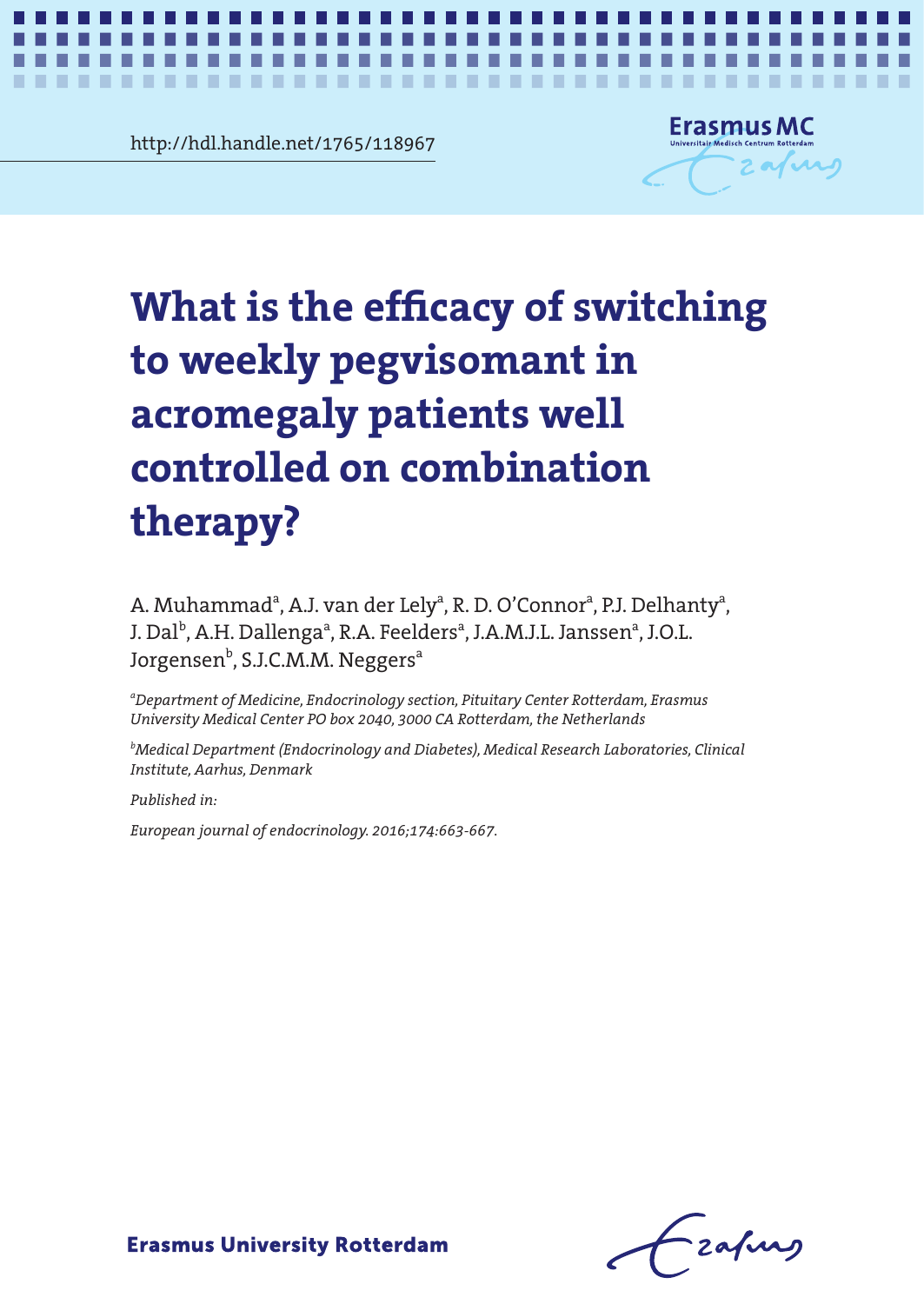# **Abstract**

**Context:** While combination therapy of acromegaly with long-acting somatostatin analogues (LA-SSAs) and pegvisomant (PEGV) normalizes insulin-like growth factor-I (IGF1) levels in the majority of patients, it requires long-term adherence. Switching from combination therapy to monotherapy with weekly PEGV could improve patient comfort, but the efficacy is unknown.

**Objective:** to assess the efficacy of switching to PEGV monotherapy in patients well controlled on combination therapy of LA-SSAs and PEGV.

**Design:** Single center, open-label observational pilot study. LA-SSA therapy was discontinued at baseline and all patients were switched to PEGV monotherapy for 12 months. If IGF1 levels exceeded 1.0 times upper limit of normal (ULN), PEGV dose was increased by 20 mg weekly.

**Subjects and methods:** 15 subjects (8 males) were enrolled, with a median age of 58 years (range 35-80) on combination therapy of high-dose LA-SSAs and weekly PEGV for >6 months, and IGF1 levels within the normal range. Treatment efficacy was assessed by measuring serum IGF1.

**Results:** After 12 months of weekly PEGV monotherapy, 73% of the subjects' IGF1 levels remained controlled. In one patient LA-SSA had to be restarted, due to recurrence of headache. IGF1 levels increased from a baseline level of 0.62 x ULN (range 0.30-0.84) to 0.83 x ULN (0.30-1.75) after 12 months, while the median weekly PEGV dose increased from 60 (30-80) mg to 80 (50-120) mg.

**Conclusion:** Our results suggest that switching from combination therapy of LA-SSAs and PEGV to PEGV monotherapy can be a viable treatment option for acromegaly patients without compromising efficacy.

frafing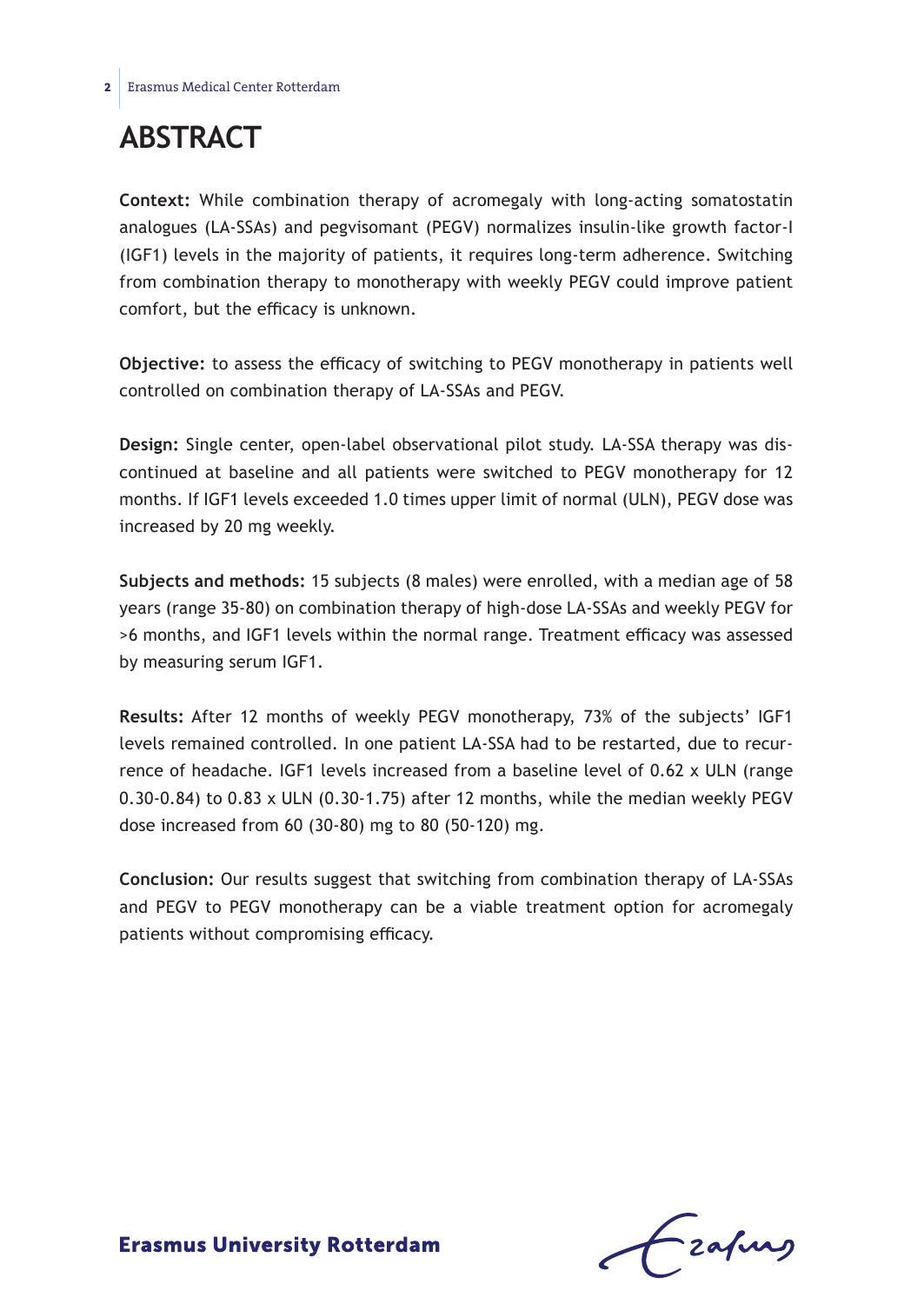### **Introduction**

Acromegaly is a rare disease characterized by somatic overgrowth and endocrine dysfunction due to excessive secretion of growth hormone (GH) and subsequent elevation of insulin like growth factor-I (IGF1) levels. In more than 90% of patients it is caused by a benign growth hormone-secreting pituitary adenoma (1). The main causes of death in acromegaly patients are cardiovascular and respiratory diseases (2, 3). Normalization of GH and IGF1 levels will result in normal mortality rates, reduced morbidity and a reduction in symptoms (3).

The growth hormone receptor antagonist pegvisomant (PEGV) is the medical treatment that has the highest reported efficacy (4). PEGV can be administered with or without long-acting somatostatin analogues (LA-SSAs) (5, 6). Administration of PEGV alone at a mean weekly dose of 130 mg can normalize IGF1 levels in over 90% of patients (7). If LA-SSAs and PEGV are used together, a similar efficacy of over 90% is achieved. However, a considerably lower mean weekly dose of 77-80 mg PEGV is required, this may result in a more cost-effective treatment.

Both LA-SSAs and PEGV are administered, respectively as intramuscular and subcutaneous injections. LA-SSAs are injected every four weeks, while PEGV can be injected either as a daily or as a weekly injection. While most studies on efficacy have been based on clinical trials that evaluated the daily injection (7, 8), only one study has assessed the weekly injection. Higham et al reported a normalization of IGF1 in 71% of acromegaly patients ( $n = 7$ ) treated with weekly PEGV monotherapy (9).

Switching patients from combined therapy of LA-SSAs and PEGV to monotherapy with PEGV can reduce the total number of injections, and therefore improve patient adherence. In addition, PEGV monotherapy allows for easier dose adaptation.

In this pilot study, we assessed the effect of switching from combination therapy to weekly PEGV monotherapy. The main outcome parameters were the proportion of patients with normalized IGF1 levels after 12 months follow-up with weekly PEGV monotherapy.

# **Subjects and Methods**

### *Patients*

In 2009, a prospective observational study enrolled 15 subjects (8 males) with acromegaly from a single centre, who were treated with a combination of LA-SSAs

Czapurs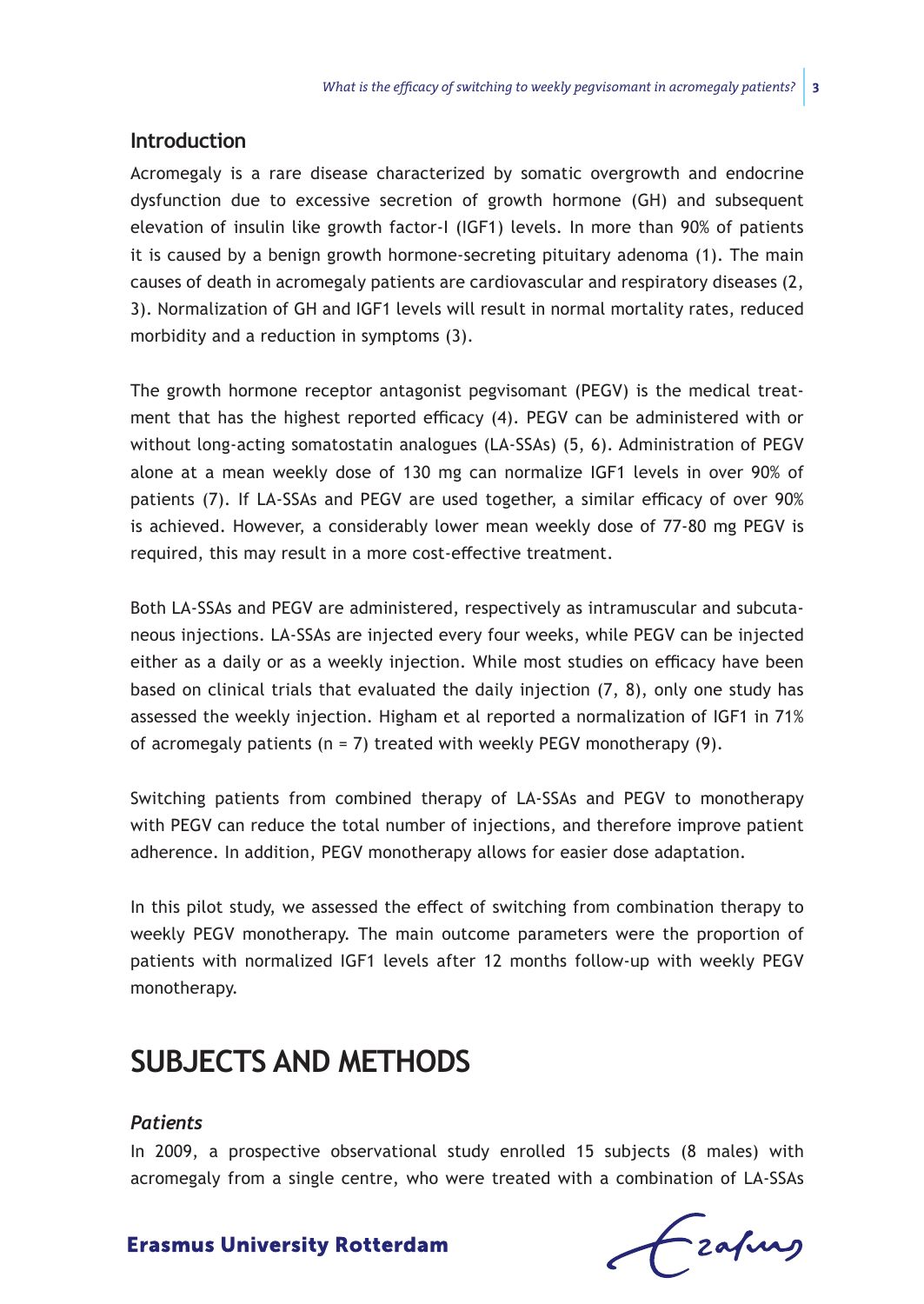|  | Table 1: Baseline characteristics of all subjects $(n = 15)$ |  |  |  |  |
|--|--------------------------------------------------------------|--|--|--|--|
|--|--------------------------------------------------------------|--|--|--|--|

|                                          | N(%)                          |  |  |  |
|------------------------------------------|-------------------------------|--|--|--|
| Demographics                             |                               |  |  |  |
| Sex, female                              | 8(53.3)                       |  |  |  |
| Age, median (range)                      | $58(35 - 80)$                 |  |  |  |
| Diabetes mellitus type 2                 | 3(20)                         |  |  |  |
| Previous treatments                      |                               |  |  |  |
| Transsphenoidal surgery                  | 3(20)                         |  |  |  |
| Transsphenoidal surgery and radiotherapy | 6(40)                         |  |  |  |
| Primary medical therapy                  | 6(40)                         |  |  |  |
| Weekly PEGV dose (mg) - median (range)   | $60(9.3 - 33.4)$              |  |  |  |
| Serum assessments                        | median (range)                |  |  |  |
| IGF1 (nmol/L)                            | $15.7(9.3 - 33.4)$            |  |  |  |
| IGF1 x ULN                               | $0.62$ of ULN $(0.30 - 0.84)$ |  |  |  |
| $GH$ ( $\mu$ g/L)                        | $3.03$ (0.19 - 15.95)         |  |  |  |
| Glucose (mmol/L)                         | $5.4(3.4 - 20)$               |  |  |  |
| HbA1c (mmol/L)                           | $6.1(5.1 - 9.2)$              |  |  |  |
| Long-acting somatostatin analogues       |                               |  |  |  |
| Lanreotide Autogel                       | 13 (87)                       |  |  |  |
| Octreotide LAR                           | 2(13)                         |  |  |  |
|                                          |                               |  |  |  |

(13 Lanreotide Autogel, 2 octreotide LAR) and PEGV (table 1). These patients received combination therapy because their serum IGF1 levels exceeded the normal range or because their acromegaly symptoms persisted during high dose of LA-SSA monotherapy (5). Inclusion criteria for the present study were a stable LA-SSA dose, the use of PEGV as a weekly injection and biochemical remission for over 6 months before enrolment, defined by an IGF1 within the normal range for sex and age of < 1.0 ULN (8). The cause of acromegaly needed to be a GH secreting pituitary adenoma and the allowed dose of weekly PEGV was  $\leq 80$  mg. The median age of the study group was 58 (range 35 - 80) years. Three patients had received surgery of the pituitary adenoma in the past, while 6 patients had been treated with both surgery and radiotherapy. Radiotherapy was administered at least 5 years before study entry. Six patients had only received medical treatment. Three patients had diabetes and were using oral medication, while one diabetes patient also used insulin. All patients gave their written informed consent, and the study was approved by our local IRB.

One patient had to be restarted with LA-SSAs during the study period due to a recurrence of symptoms and therefore did not want to continue with the PEGV alone. This patient was reported as uncontrolled and was censored from the results after withdrawal, but was counted as treatment failure.

frafing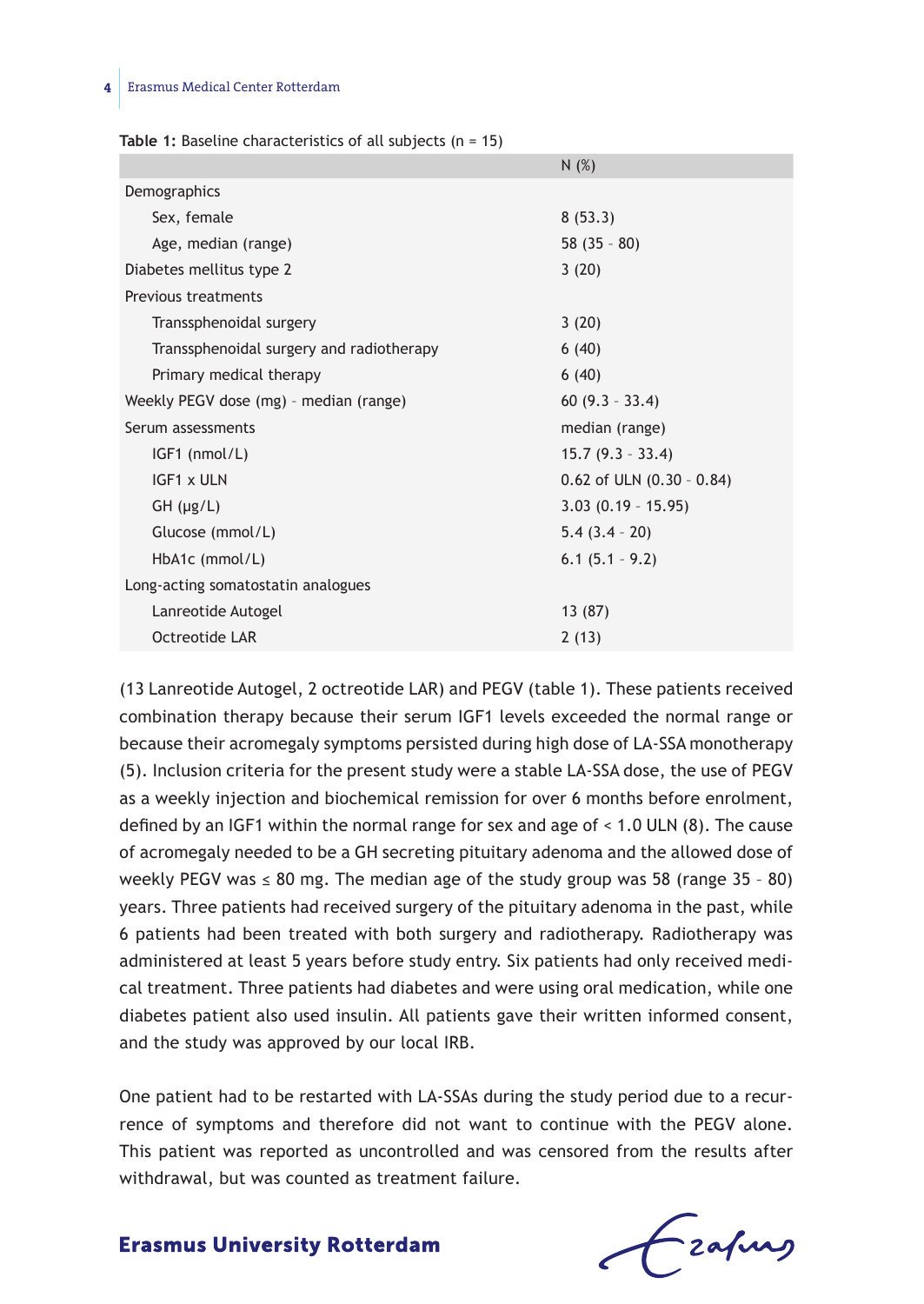#### *Study*

At the start of the study LA-SSAs were discontinued for 12 months and only PEGV was continued. Every 6 weeks patients visited our outpatient clinic for measurements of IGF1 levels, HbA1c, glucose, insulin, cholesterol, free fatty acids (FFA), and triglycerides. During the visits, data on symptoms and safety assessments were collected and the dose of PEGV was adjusted if necessary. IGF1 levels were measured by immunometric assays (Diagnostic Products Corp., Los Angeles, CA) and were interpreted according to the sex and age dependent ranges (10). GH and serum PEGV levels were measured at the start of the trial, after 6 months and after 12 months. Since endogenous GH was in the presence of PEGV, GH levels were measured using a specific assay free of interference of the drug (11). When IGF1 levels exceeded the normal range, the PEGV dose was further increased by 20 milligrams per week. This was continued until the IGF1 levels were within the normal range for sex and age and PEGV dose was not changed. Doses were divided into two equal portions per week when PEGV exceeded 80 mg. Efficacy of PEGV monotherapy was assessed 12 months after discontinuation of the combination therapy. Safety assessment included measurement of serum alkaline phosphatase, γ-glutamyl transpeptidase (γ-GT), alanine aminotransferase (ALT), aspartate aminotransaminase (AST), lactate dehydrogenase and total bilirubin. A pituitary MRI was performed before study entry and after the study.

#### *Statistics*

Prism version 5.00 for windows (Graphpad Software, San Diego CA) was used for the statistical analyses of the data. Although the nature of the study was mainly descriptive, pertinent data were analysed by Wilcoxon's signed-rank test. Statistical significance was defined by P < 0.05 (two-tailed). Data are expressed as median  $\pm$ (range), unless specified otherwise.

### **Results**

#### *Efficacy*

Fifteen patients were enrolled in this study. At baseline the IGF1 levels of all patients were controlled with a median IGF1 level of 62% of the upper limit of normal (ULN) (range 30 % to 84 %), (figure 1).

At 6 months, IGF1 levels started to increase to 100% of the ULN (range 43–220%). The slow increase of IGF1 started 12 weeks after cessation of the LA-SSA. At baseline, patients were using PEGV at a median dose of 60 mg (range 30–80 mg).

Czafurg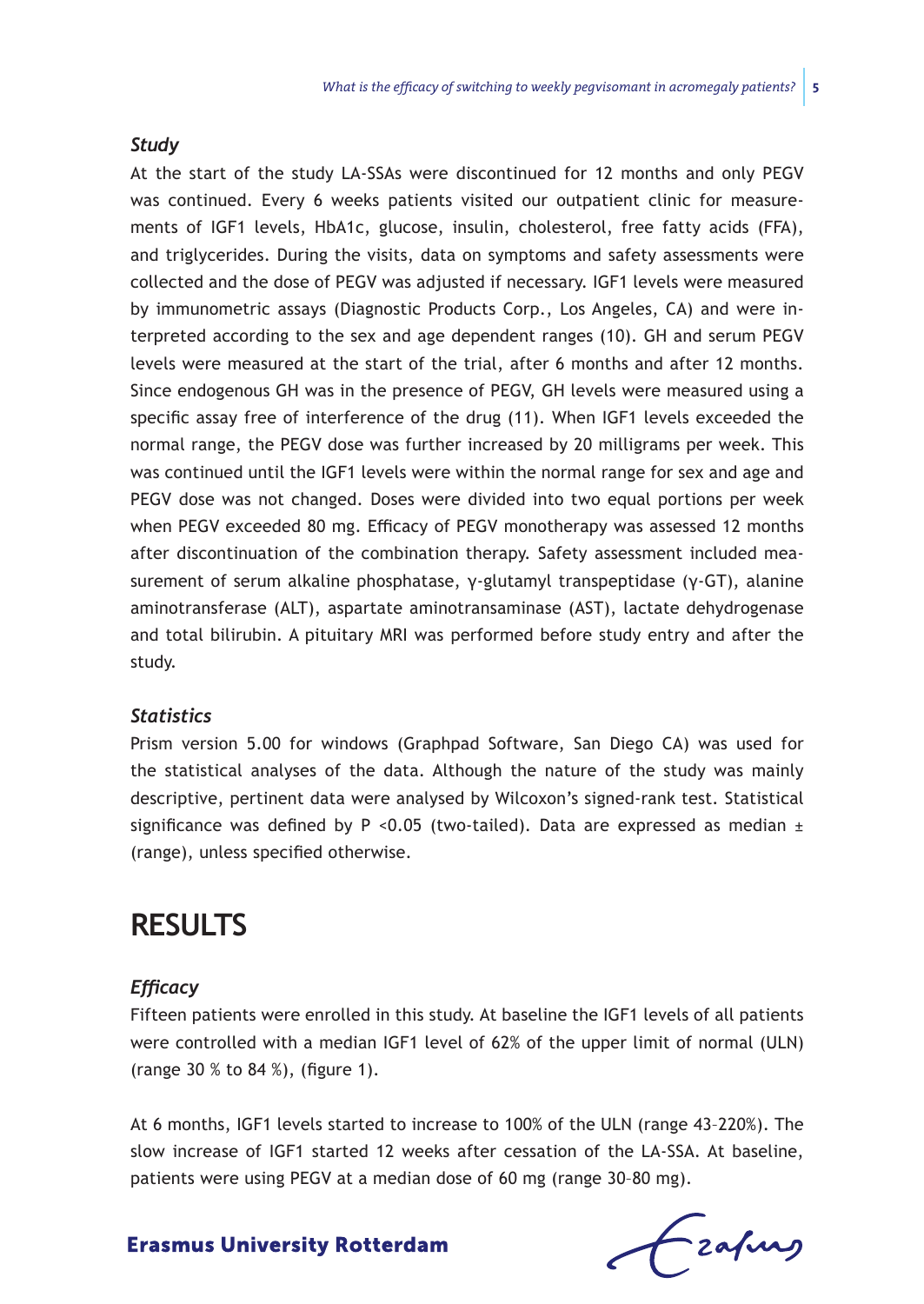

**Figure 1.** IGF1 levels at baseline and after 12 months of pegvisomant therapy. IGF1 levels expressed as times upper limit of normal, at baseline  $(n = 15)$  and after 12 months  $(n = 14)$ . One patient restarted somatostatin analogues due to recurrence of symptoms.

After 12 months, median IGF1 levels increased to 83% (30–175%) of the ULN (P < 0.05) (figure 1). The median PEGV dose had been increased to 80 mg (50 - 120 mg) (P  $\le$ 0.05). IGF1 remained controlled in 11 of 15 subjects (73 %) after 12 months of weekly PEGV monotherapy.

At the start of the study median serum PEGV levels were 3.00 mg/L (0.25 – 19.44). After an initial decrease in serum PEGV levels 2.23 (0.44 – 12.10) at 6 months, PEGV levels increased to 4.36 mg/L (range 1.12 – 21.28) at 12 months. Between 6 and 12 months the serum PEGV levels were significantly higher ( $p = 0.01$ ), but no difference was found between baseline and 6 or 12 months.

We compared PEGV levels between the subjects in whom IGF1 levels were elevated and those who had levels that remained within the normal range after 12 months. We observed that after 12 months, acromegaly patients with an elevated IGF1 tended to have lower PEGV levels, this was 3.85 mg/L (1.30 – 4.39 mg/L) in non-controlled patients compared with  $5.54 \text{ mg/L}$  (1.12 - 21.28 mg/L) in controlled patients (p = 0.25). Weekly PEGV doses and increases in doses were not different between controlled and non-controlled patients: the baseline median PEGV dose was respectively 60 (30 – 80 mg) in controlled versus 60 (40 – 80 mg) in non-controlled patients. After 12 months the respective median PEGV dose increased to 80 (50 – 120 mg) in controlled versus 100 (80 – 120 mg) in non-controlled patients. The median increase in PEGV dose was +10 (0 – 60 mg) in those who were controlled after 12 months, while this was +40 (20 – 40 mg) for those who were non-controlled.

-zafung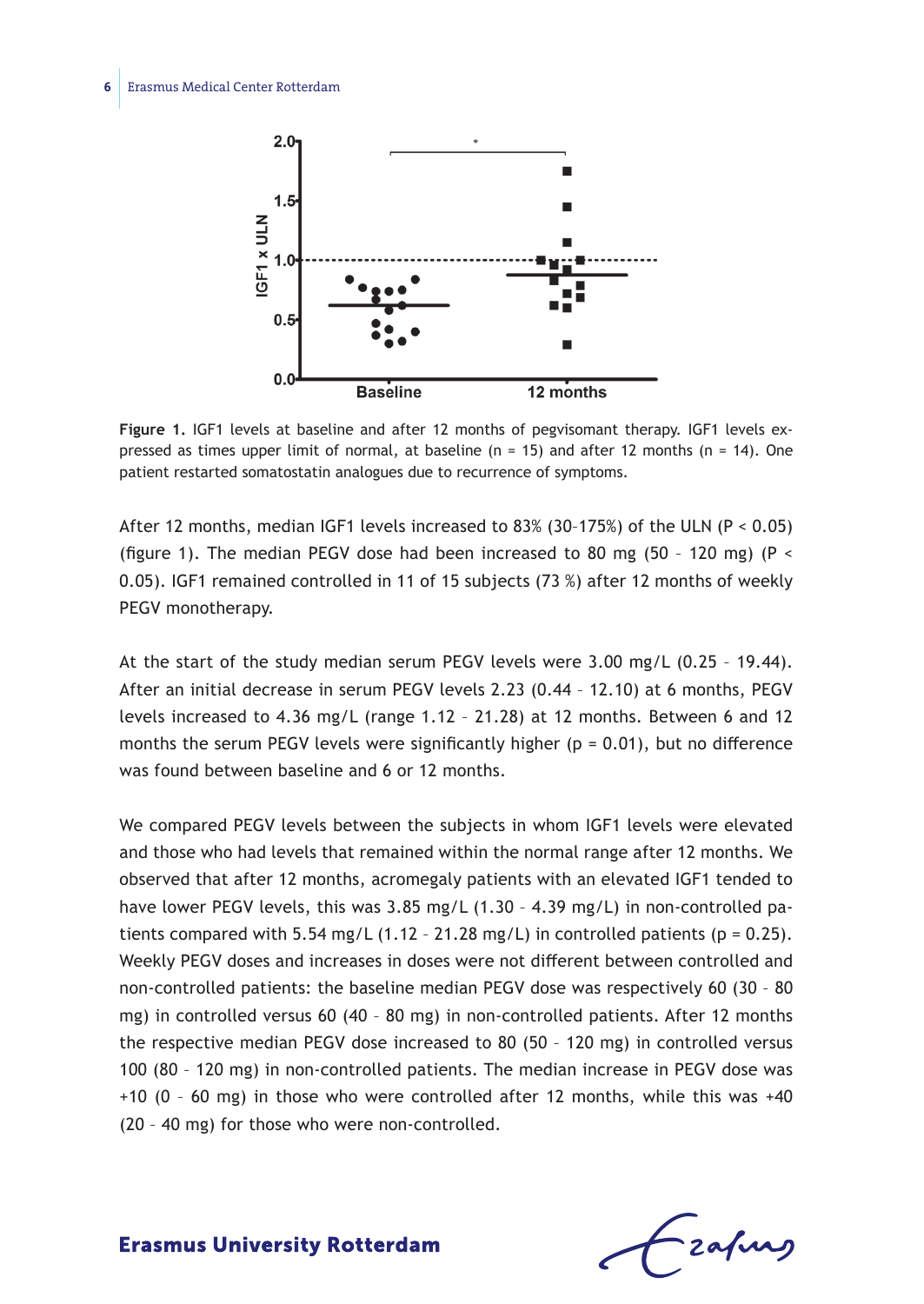Five subjects did not require changes in PEGV dosing, since their IGF1 level remained within the age adjusted normal limits. All 5 had received combination therapy longer (5.88 (2.26 – 6.01) years) than the other 10 subjects (2.52 (1.48 – 6.39) years).

Over time the GH levels tended to increase during PEGV monotherapy. At baseline we measured 2.99 μg/L (range 0.19 – 15.95 μg/L) compared with 3.22 μg/L (0.12 – 79.14) at 6 months, and 6.36  $\mu$ g/L (range 0.180 - 31.45  $\mu$ g/L) at 12 months. The GH levels at baseline, 6 months and 12 months were significantly different (p<0.05), except for baseline vs. 12 months ( $p = 0.055$ ).

### *Safety*

No significant safety issues were observed during PEGV monotherapy. After 12 months glycosylated haemoglobin (HbA1c) decreased significantly from 6.0 % (5.1 – 9.2 %) to 5.9 % (5.0 - 9.1 %) ( $p = 0.02$ ). The patients with diabetes had no alterations to their anti-diabetic medication during the study. No significant elevation of liver enzymes was observed and the pituitary MR did not show any change in tumour-size. The one patient who withdrew from the study had severe headaches that resolved after reinitiating LA-SSAs.

## **Discussion**

In this study we followed 15 acromegaly patients who previously were biochemically controlled with LA-SSAs and weekly PEGV. These patients had been switched to combination therapy since their IGF1 levels could not be controlled by LA-SSA monotherapy. In this study, we discontinued LA-SSAs and continued with weekly PEGV monotherapy. At baseline, 100% of the subjects had IGF1 levels within the normal limits during combination therapy. After 12 months follow-up 73% remained controlled.

The efficacy of 73% is in the same range as the efficacy of 68% reported by the AC-ROSTUDY group. However, we achieved this proportion of IGF1 normalization at a median PEGV dose of 80 mg/week after 12 months, whereas the ACROSTUDY group reported this at a median PEGV dose of 17.2 mg/day after 5 years, which corresponds to approximately 120 mg/week(12). The subjects enrolled in our study used relatively low doses of PEGV and had used the combination with LA-SSAs for at least 1.5 years. Since this may have had an impact on our results, these results cannot be extrapolated to all patients using combination therapy.

frafing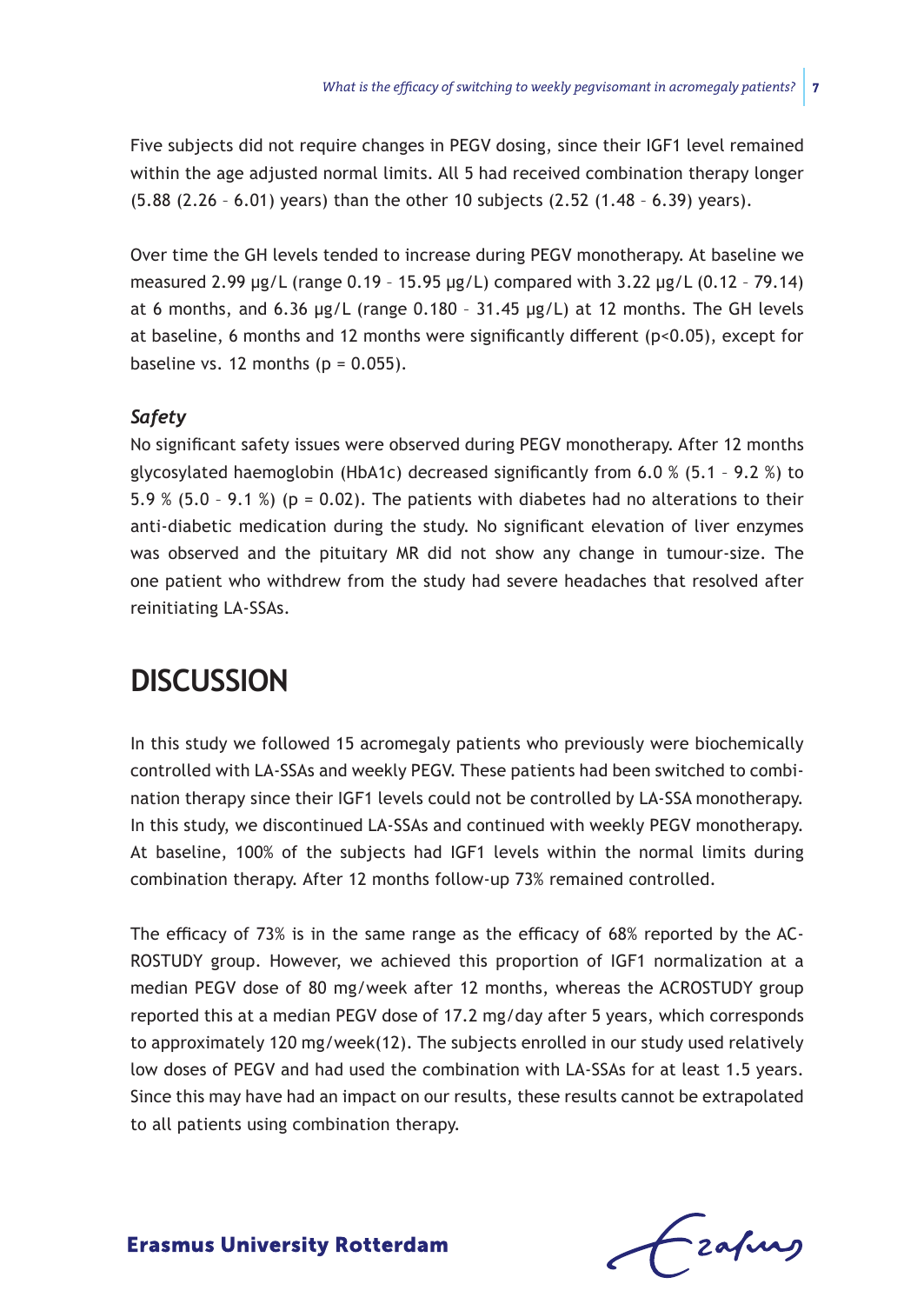#### **8** Erasmus Medical Center Rotterdam

The slow and gradual increase in serum IGF1 levels that we observed sixteen weeks after discontinuation of LA-SSAs is in line with the expected wash-out time of the LA-SSAs and the carry-over effect of the LA-SSAs of about 15-20 weeks(5, 13, 14). During 12 months of follow-up five of 15 patients did not need any dose adaptation. Although IGF1 levels also increased in these patients, they remained within the age-adjusted normal range. Combination therapy in these 5 patients lasted for longer, than for the other patients in the study. A longer period of treatment with LA-SSA might result in prolonged "suppression" of GH, which may improve the efficacy of PEGV, a competitive inhibitor of the GH receptor(4). In the total population, single measurements of GH tended to increase at 6 and 12 months during the study. However, subjects in whom IGF1 remained within the normal range tended to have lower GH levels than those with elevated IGF1 levels.

Subjects in whom IGF1 levels increased after the discontinuation of the LA-SSAs tended to have lower PEGV serum levels, despite treatment with similar doses of PEGV. One would expect that PEGV levels would decrease after discontinuation of LA-SSAs, since LA-SSAs increase the PEGV serum levels by approximately 20% compared with an identical dose of PEGV alone(6, 11). This observation explains the difference in PEGV levels between controlled and uncontrolled patients at 6 months, but not the difference in PEGV levels at 12 months. A potential explanation is that uncontrolled patients do not increase in PEGV serum levels as much as controlled patients when the weekly dose of PEV is increased. The large difference in serum PEGV levels between subjects has been reported before(15).

Possibly due to the small sample size of our study however, we found no association between PEGV dose and previously reported characteristics such as adiposity and body weight.

The one patient who was discussed in the safety analysis was withdrawn from the study because she suffered from severe headaches, even though IGF1 was controlled (98% of ULN). After recommencing LA-SSA co-treatment the headache disappeared. The pituitary MRI scan showed no explanation for the headache. In this specific case, we suspect that there was a causal relationship between discontinuation of LA-SSA and the headache. As expected, HbA1c levels decreased significantly in these patients in our study. However, the change was very small, and therefore of dubious clinical relevance.

This was a pilot study on monotherapy with weekly PEGV to assess whether ceasing LA-SSAs is a viable option in a selection of our patients on combination therapy.

frafing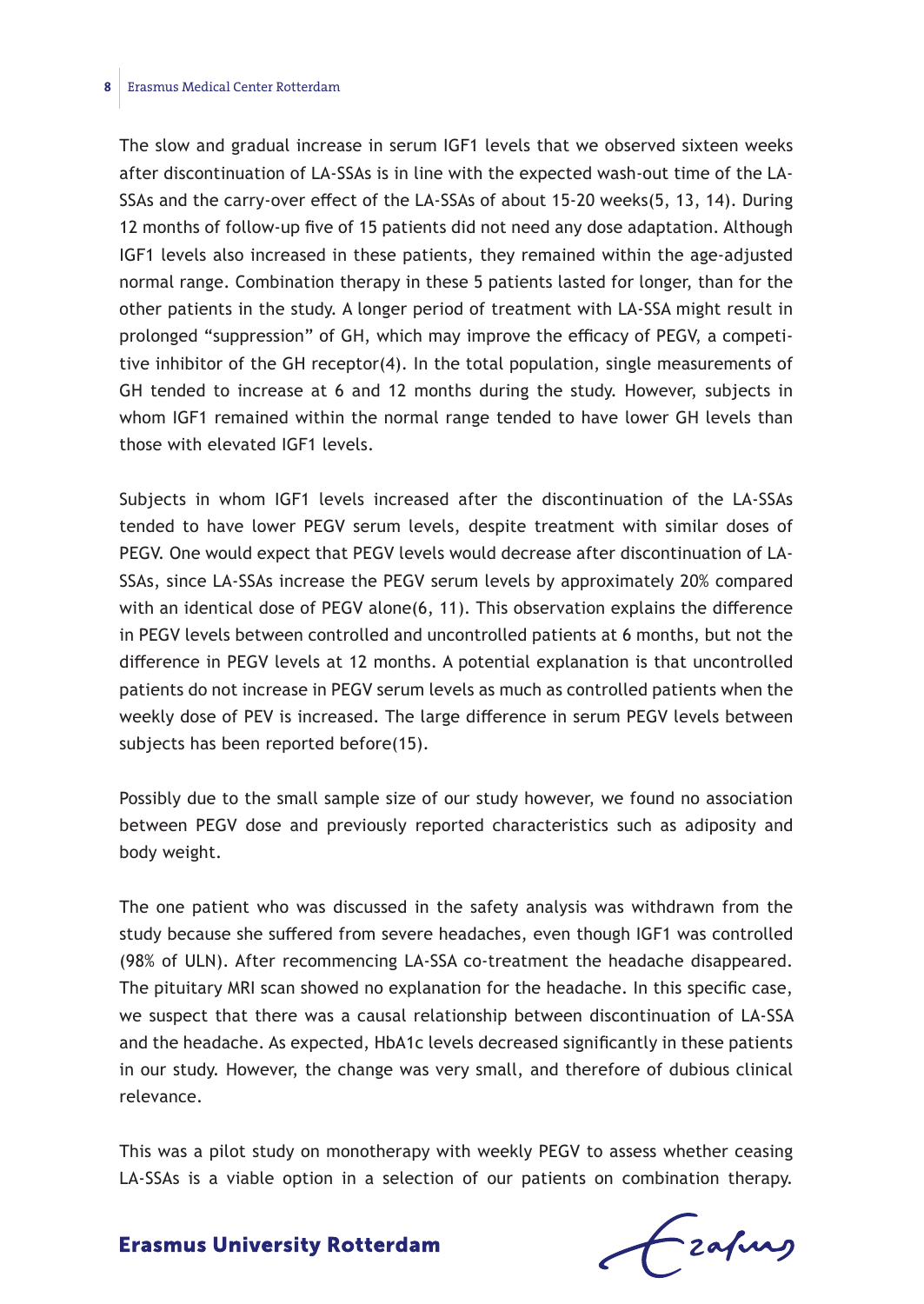A drawback of this pilot is the small sample size. Nevertheless, our results suggest that a significant number of acromegaly patients on low-dose PEGV in combination with LA-SSAs can temporarily stop their LA-SSA treatment for at least a year. These treatment interruptions may improve patient adherence to the medication and reduce the economic burden of long-term use of expensive medications.

We conclude that discontinuing LA-SSAs and continuing with PEGV may be an interesting alternative for a selected group of patients that are well-controlled with a combination of LA-SSAs and relatively low-doses of PEGV. It is possible to maintain biochemical control up to 12 months in a substantial number of patients without raising the dose of PEGV. In patients who have previously been treated for an extended time with LA-SSAs, there is no need to adjust therapy even after 12 months. It seems sensible to determine the usability of structured interruptions in medical therapy in patients with acromegaly in a larger study.

#### *Declaration of interest*

A.J. van der Lely is consultant for Novartis Pharma, Pfizer International and received grants from Novartis Pharma, Ipsen Pharma International and Pfizer International. SN received research grant from Ipsen and Pfizer. JOLJ is a consultant for Pfizer and Novartis and has received lecture fees and unrestricted research grants from Novartis, Pfizer and IPSEN. The other authors have nothing to disclose.

### *Funding*

This research did not receive any specific grant from any public funding agency, commercial or non-profit sector.

#### *Acknowledgements*

No acknowledgements.

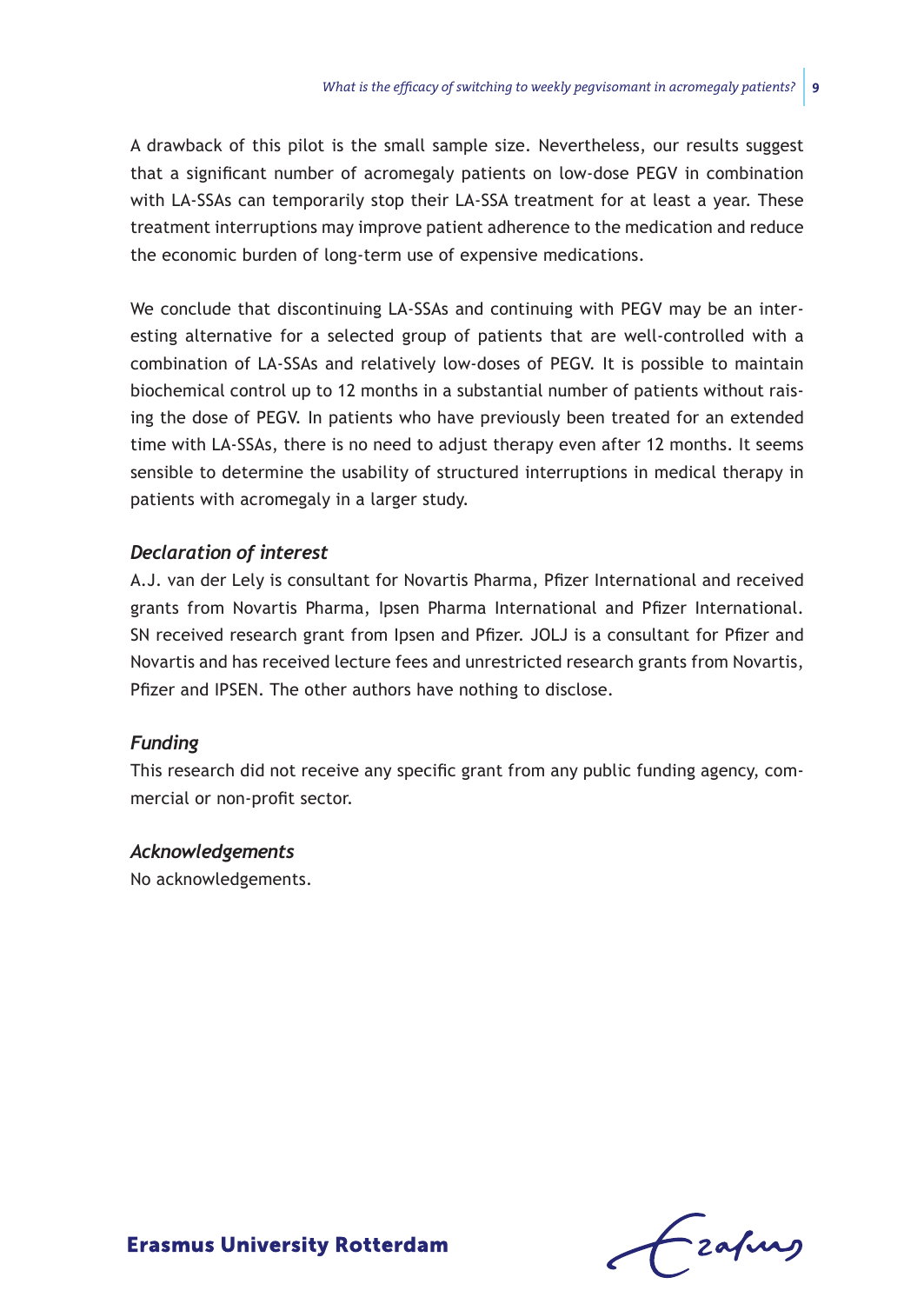# **References**

- 1. **Melmed S.** Medical progress: Acromegaly. *The New England journal of medicine.* 2006; 355:2558-2573.
- 2. **Colao A, Ferone D, Marzullo P, Lombardi G.** Systemic complications of acromegaly: epidemiology, pathogenesis, and management. *Endocrine reviews.* 2004;25:102‑152.
- 3. **Holdaway IM, Bolland MJ, Gamble GD.** A meta-analysis of the effect of lowering serum levels of GH and IGF-I on mortality in acromegaly. *European journal of endocrinology / European Federation of Endocrine Societies.* 2008;159:89‑95.
- 4. **Neggers SJ, Franck SE, de Rooij FW, Dallenga AH, Poublon RM, Feelders RA, Janssen JA, Buchfelder M, Hofland LJ, Jorgensen JO, van der Lely AJ.** Long-term efficacy and safety of pegvisomant in combination with long-acting somatostatin analogues in acromegaly. *The Journal of clinical endocrinology and metabolism.* 2014:jc20142032.
- 5. **Chen T, Miller TF, Prasad P, Lee J, Krauss J, Miscik K, Kalafsky G, McLeod JF.** Pharmacokinetics, pharmacodynamics, and safety of microencapsulated octreotide acetate in healthy subjects. *Journal of clinical pharmacology.* 2000;40:475‑481.
- 6. **van der Lely AJ, Muller A, Janssen JA, Davis RJ, Zib KA, Scarlett JA, Lamberts SW.** Control of tumor size and disease activity during cotreatment with octreotide and the growth hormone receptor antagonist pegvisomant in an acromegalic patient. *The Journal of clinical endocrinology and metabolism.* 2001;86:478‑481.
- 7. **van der Lely AJ, Hutson RK, Trainer PJ, Besser GM, Barkan AL, Katznelson L, Klibanski A, Herman-Bonert V, Melmed S, Vance ML, Freda PU, Stewart PM, Friend KE, Clemmons DR, Johannsson G, Stavrou S, Cook DM, Phillips LS, Strasburger CJ, Hackett S, Zib KA, Davis RJ, Scarlett JA, Thorner MO.** Long-term treatment of acromegaly with pegvisomant, a growth hormone receptor antagonist. *Lancet.* 2001;358:1754-1759.
- 8. **Trainer PJ, Drake WM, Katznelson L, Freda PU, Herman-Bonert V, van der Lely AJ, Dimaraki EV, Stewart PM, Friend KE, Vance ML, Besser GM, Scarlett JA, Thorner MO, Parkinson C, Klibanski A, Powell JS, Barkan AL, Sheppard MC, Malsonado M, Rose DR, Clemmons DR, Johannsson G, Bengtsson BA, Stavrou S, Kleinberg DL, Cook DM, Phillips LS, Bidlingmaier M, Strasburger CJ, Hackett S, Zib K, Bennett WF, Davis RJ.** Treatment of acromegaly with the growth hormone-receptor antagonist pegvisomant. *The New England journal of medicine.* 2000;342:1171-1177.
- 9. **Higham CE, Thomas JD, Bidlingmaier M, Drake WM, Trainer PJ.** Successful use of weekly pegvisomant administration in patients with acromegaly. *European journal of endocrinology / European Federation of Endocrine Societies.* 2009;161:21‑25.
- 10. **Elmlinger MW, Kuhnel W, Weber MM, Ranke MB.** Reference ranges for two automated chemiluminescent assays for serum insulin-like growth factor I (IGF-I) and IGF-binding protein 3 (IGFBP-3). *Clinical chemistry and laboratory medicine : CCLM / FESCC.* 2004; 42:654‑664.
- 11. **Jorgensen JO, Feldt-Rasmussen U, Frystyk J, Chen JW, Kristensen LO, Hagen C, Orskov H.** Cotreatment of acromegaly with a somatostatin analog and a growth hormone receptor antagonist. *The Journal of clinical endocrinology and metabolism.* 2005;90: 5627-5631.
- 12. **Freda PU, Gordon MB, Kelepouris N, Jonsson P, Koltowska-Haggstrom M, van der Lely AJ.** Long-Term Treatment with Pegvisomant as Monotherapy in Patients with Acromegaly:

Frafing